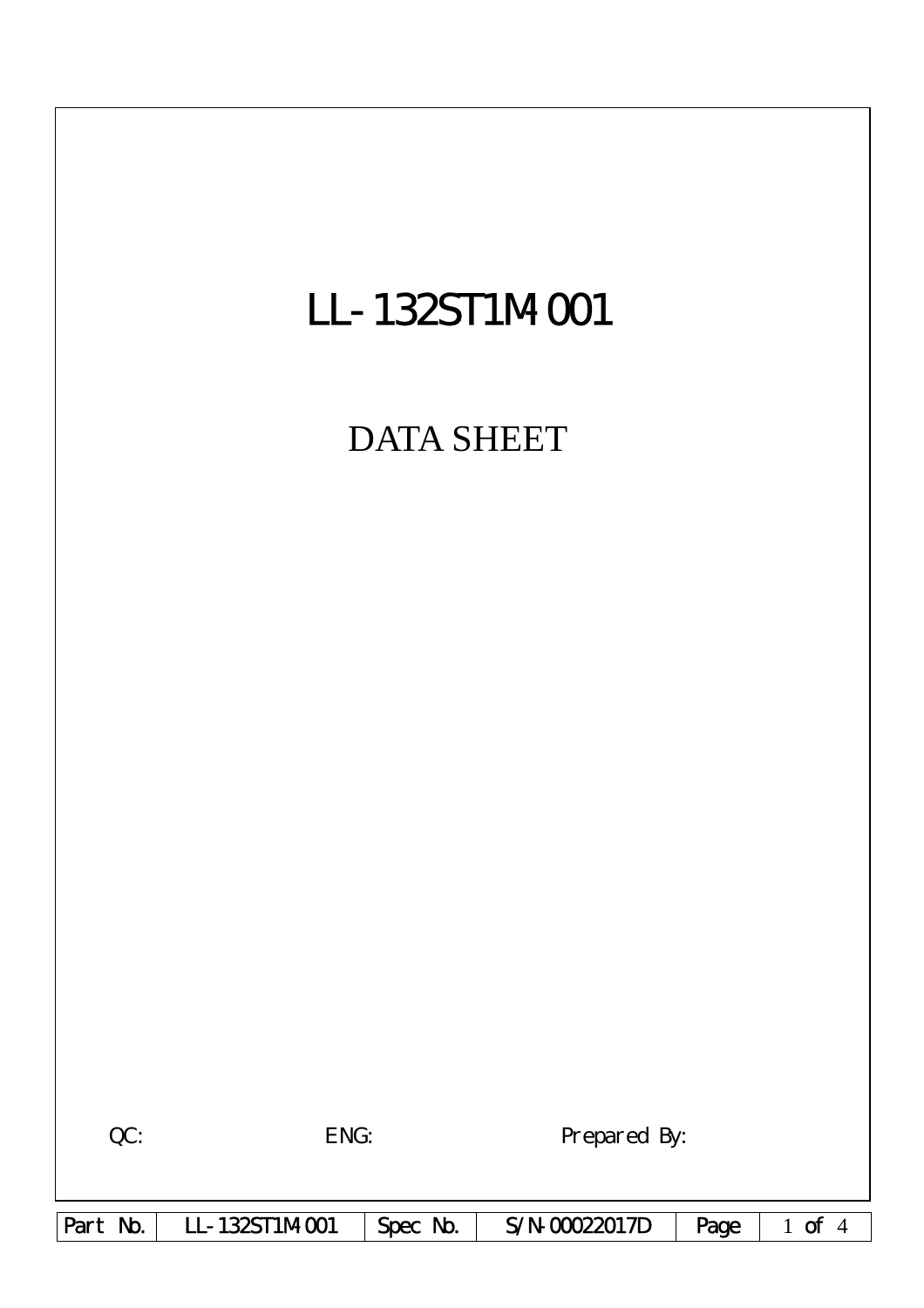## **Features**

- $\blacklozenge$  High intensity
- ♦ 1\* 3mm rectangular package
- ♦ Wide viewing angle
- ♦ General purpose leads
- ♦ Reliable and rugged

# **Package Dimension:**



| Part NO.       | Lens Color             | Source Color     |  |
|----------------|------------------------|------------------|--|
| LL-132ST1M-001 | <b>Red Transparent</b> | Super Bright Red |  |

### **Notes:**

- 1. All dimensions are in millimeters (inches).
- 2. Tolerance is  $\pm 0.25(.010")$  mm unless otherwise noted.
- 3. Protruded resin under flange is 1.0mm(.04") max
- 4. Lead spacing is measured where the leads emerge from the package.
- **5.** Specifications are subject to change without notice

Part No. LL-132ST1M-001 Spec No. S/N-00022017D  $\vert$  Page  $\vert$  2 of 4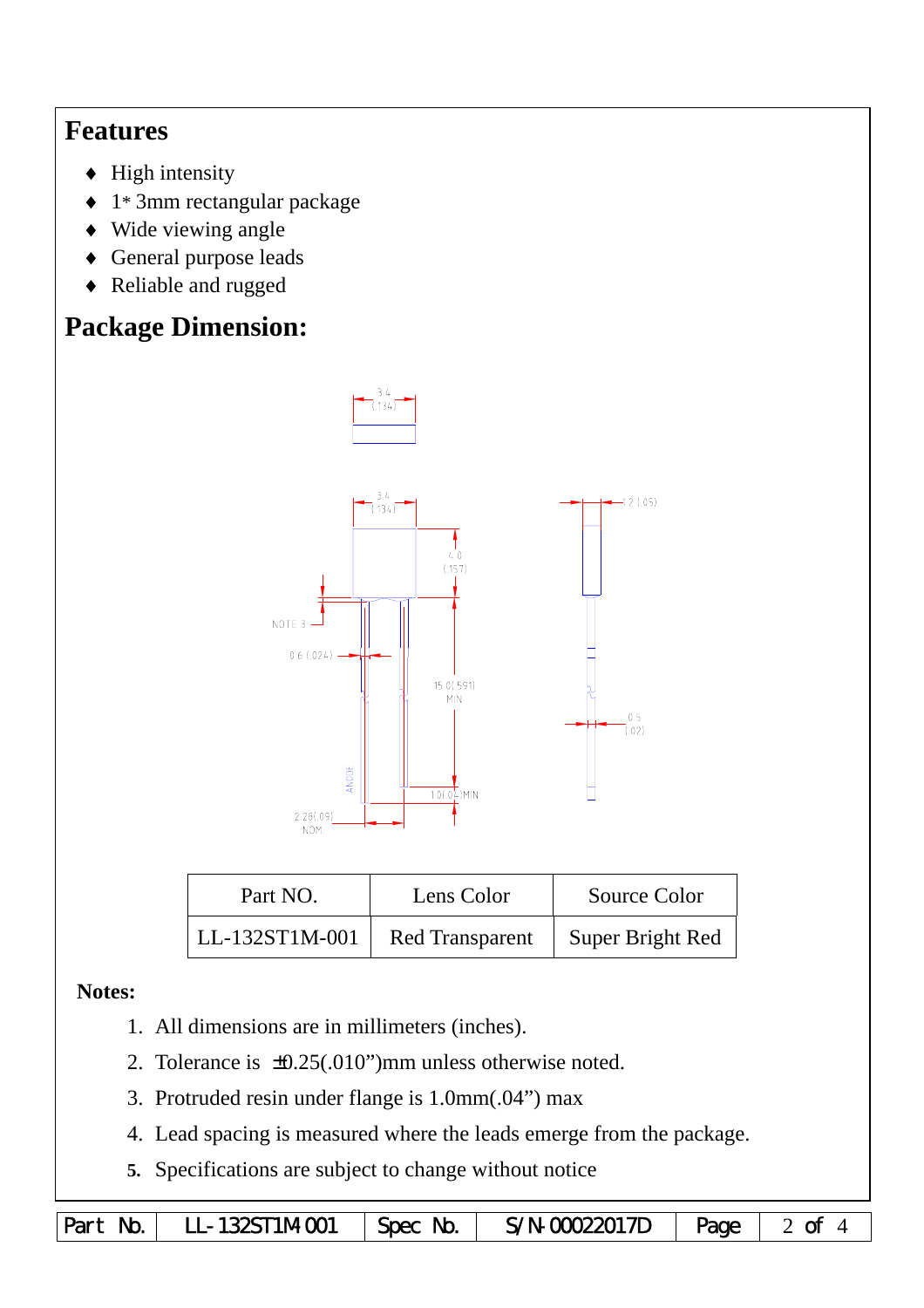| <b>Absolute Maximum Ratings at Ta=25</b> |  |
|------------------------------------------|--|
|                                          |  |

| Parameter                                                    | MAX.           | Uni t          |  |  |
|--------------------------------------------------------------|----------------|----------------|--|--|
| Pover Dissipation                                            | 100            | mW             |  |  |
| Peak Forward Current<br>(1/10 Duty Cycle, 0.1ms Pulse Width) | 100            | mA             |  |  |
| Continuous Forward Current                                   | 40             | mA             |  |  |
| Derating Linear From 50                                      | Q.4            | $m\mathcal{N}$ |  |  |
| Reverse Vol tage                                             | 5              | V              |  |  |
| Operating Temperature Range                                  | to +80<br>- 40 |                |  |  |
| Storage Temperature Range                                    | $-40$ to $+80$ |                |  |  |
| Lead Sol dering Temperature<br>$4mm(.157")$ From Body        | 260.           | for 5 Seconds  |  |  |

#### **Electrical Optical Characteristics at Ta=25**℃

| Parameter                   | Symbol               | Mn. | Typ. | Max. | Uni t  | Test Condition      |
|-----------------------------|----------------------|-----|------|------|--------|---------------------|
| Luminous Intensity          | l v                  |     | 8    |      | mcd    | $I = 20mA$ (Note 1) |
| Vi ewing Angl e             | $\mathcal{P}$<br>1/2 |     | 160  |      | Deg    | (Note 2)            |
| Peak Emission Wavelength    | p                    |     | 656  |      | nm     | $I_F = 20$ mA       |
| Dominant Wavelength         | d                    |     | 639  |      | nm     | $I = 20mA$ (Note 3) |
| Line Half-Width<br>Spectral |                      |     | 23   |      | nm     | $I_F = 20$ mA       |
| Forward Voltage             | $V_F$                |     | 1.9  | 2.6  | $\vee$ | $I_F=20$ mA         |
| Reverse Current             | I R                  |     |      | 100  | μA     | $V_R = 5V$          |

#### Note:

- 1.Luminous intensity is measured with a light sensor and filter combination that approximates the CIE eye-response curve.
- $2 1/2$  is the off-axis angle at which the luminous intensity is half the axial luminous i ntensity.
- 3.The dominant wavelength ( d) is derived from the CIE chromaticity diagram and represents the single wavelength which defines the color of the device.

Part No. LL-132ST1M-001 Spec No. S/N-00022017D  $\vert$  Page  $\vert$  3 of 4